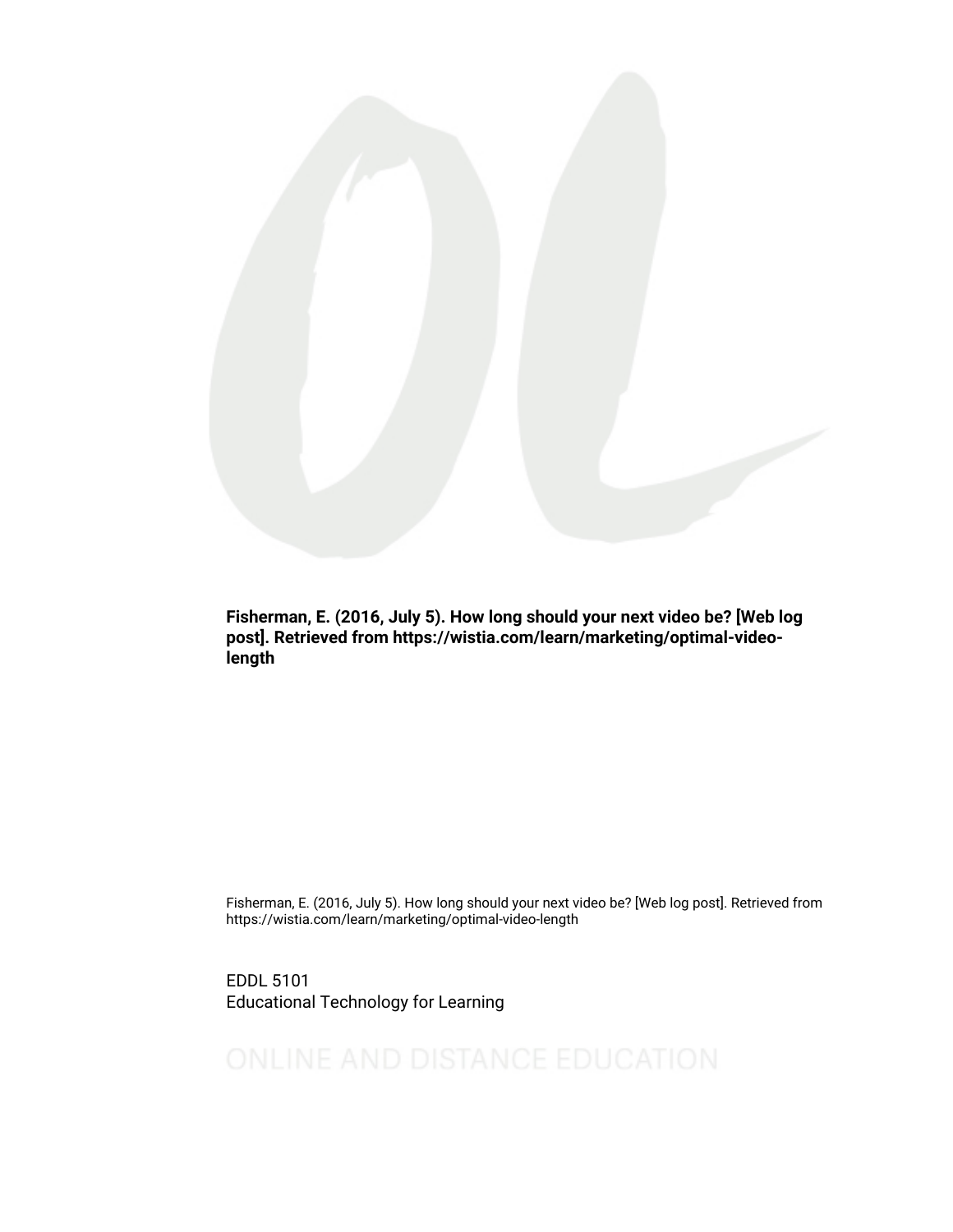# **[Ho](https://wistia.com/learn/showcase)w Long Should [Your](https://wistia.com/learn/culture) Next Video Be?**

July 5, 2016





Ezra Fishman Business Intelligence

**H** umans have short attention spans. And thanks to the great distraction known as the Internet, it's getting harder than ever to focus on one thing at a time.

Attention span has a pretty direct impact on content and video marketing. SumoMe looked at 650,000 sessions and found that only [20% of people actually read articles start to finish](https://sumome.com/stories/how-many-visitors-read-article). (Yeesh—we'll be keeping this post short to avoid losing 80% of you.) We assumed there's a similar drop-off in video engagement, so we dove into our customer data to find out how long videos should be, when you should go long, and if there are any situations where seconds matter.

We confirmed our theory that humans have really short attention spans, but we found some other useful takeaways too.

## [Video length vs. engagement](#page-3-0)

Because every video is a different length, we decided to explore length vs. engagement. Do people take length into consideration when they decide to watch or leave? We wanted to find out.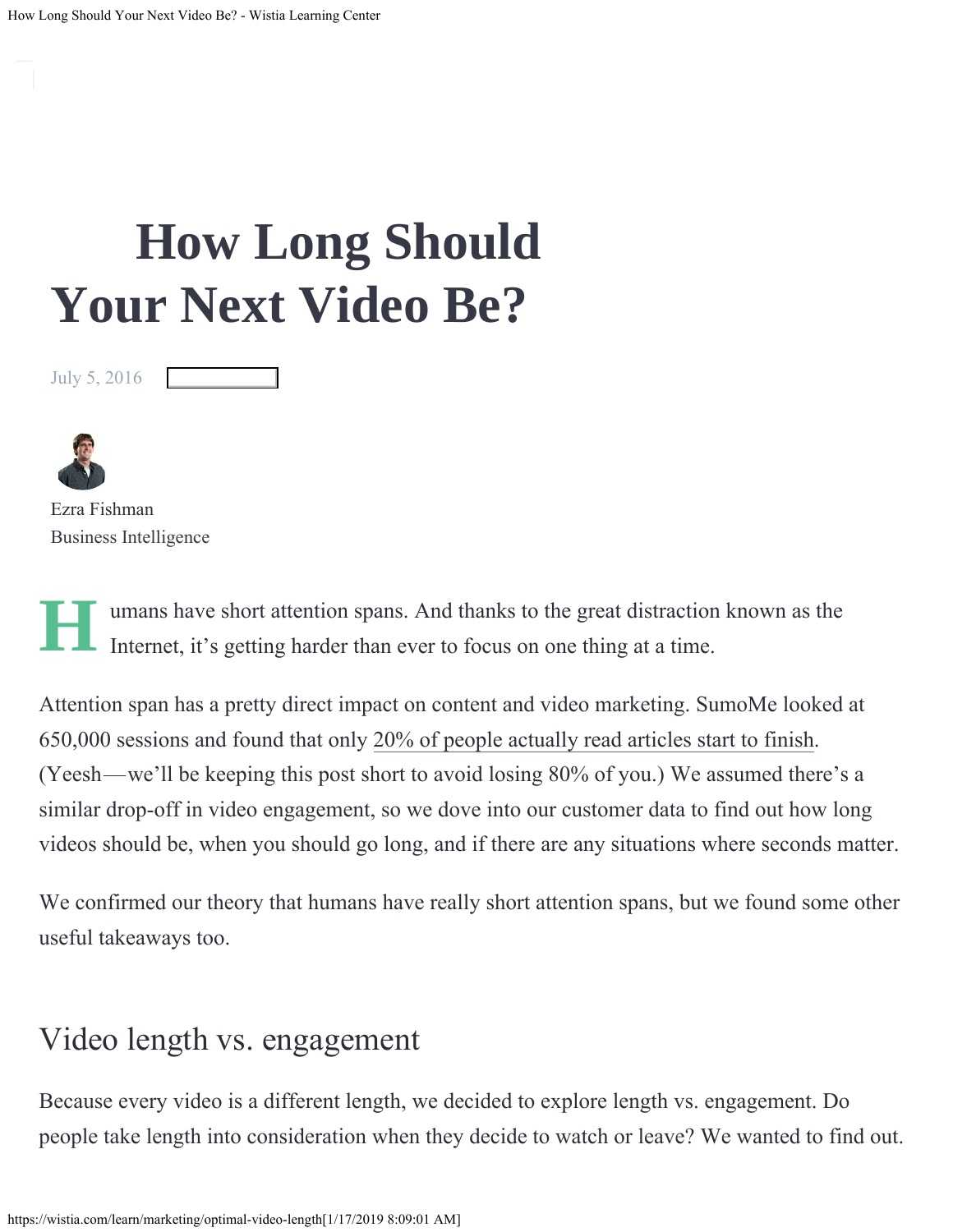We expected engagement to decrease with video length. In other words, we would expect people to watch more of a 1-minute video than a 2-minute video. But we also imagined that increasing a video from 1 minute to 2 minutes—a difference of 1 minute, but 100% longer—would have a much bigger impact on engagement than the jump from 10 minutes to 11 minutes—a change of one minute, but just 10%.

In mathspeak, we expected that the relationship wasn't linear. We predicted we'd see an exponential decay like the one below:



Luckily, we have plenty of data to draw from—we looked at 564,710 videos, and more than 1.3 billion plays for this research, so we feel comfortable that the results are representative of wider video engagement trends. So what did this data actually tell us?

Drum roll please…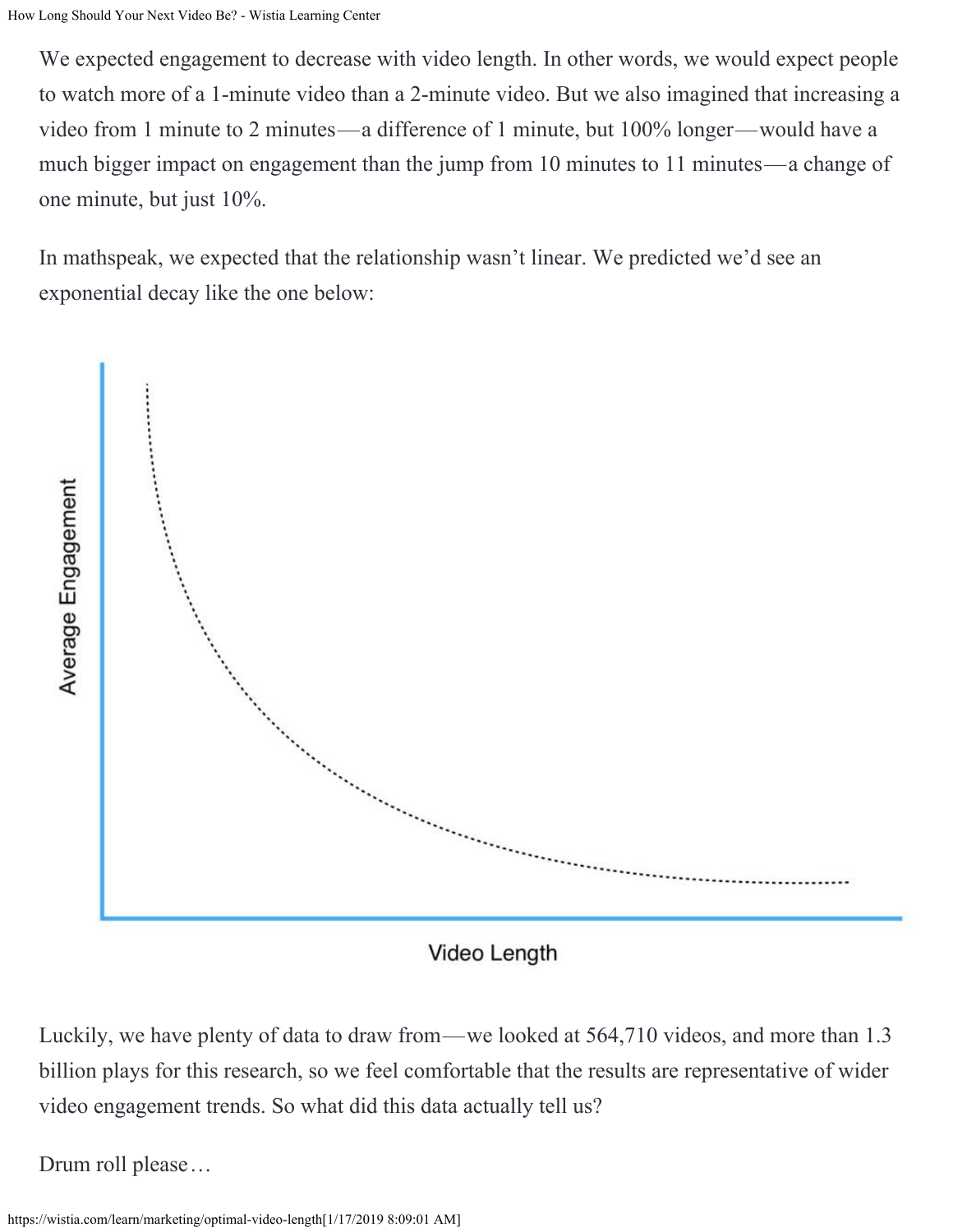## <span id="page-3-0"></span>[How long should videos actually be?](#page-7-0)



2 minutes is the sweet spot. After that, the drop-off in engagement is significant. Here are a few important points from this data.

#### <span id="page-3-1"></span>**[1. Videos up to 2 minutes long get tons of engagement](#page-3-1)**

Engagement is steady up to 2 minutes, meaning that a 90-second video will hold a viewer's attention as much as a 30-second video. This is surprising and actionable information for video marketers. If you're making short videos, you don't need to stress about the difference of a few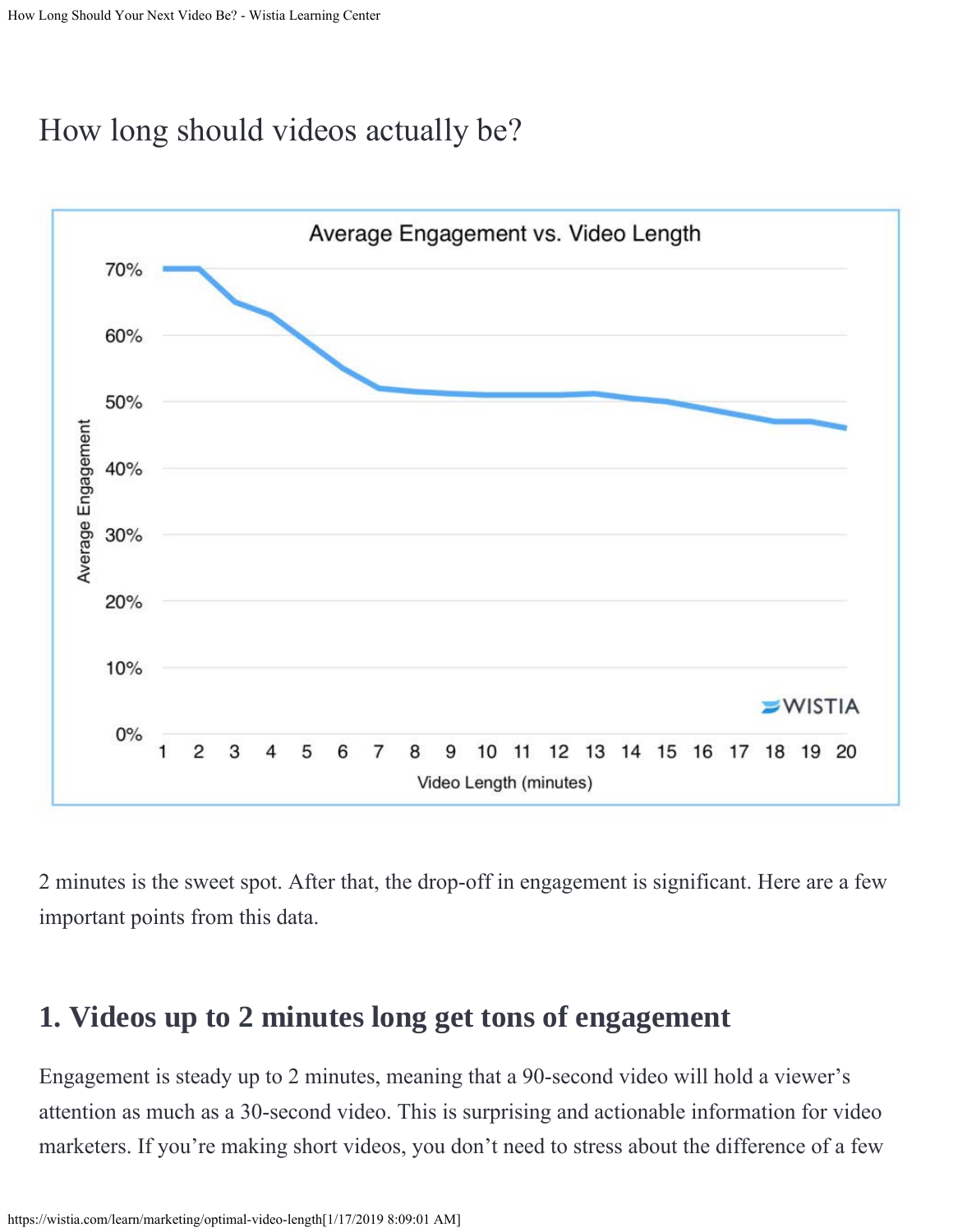seconds. Just keep it under 2 minutes.

Takeaway: Short and sweet is a safe strategy. Assume that your viewers are busy. But don't sweat over a few seconds here and there if you're still going to come in under the 2-minute mark.

### <span id="page-4-0"></span>**[2. There is significant drop-off between 2 and 3 minutes](#page-4-0)**

After 2 minutes, every second counts.

This is where the exponential decay kicks in. This isn't to say that you should cut a 10-minute video down to 2 minutes—some content warrants longer videos—but it does suggest that you'd be better off cutting 30 seconds from a 2-minute 30-second video to keep viewers' attention.

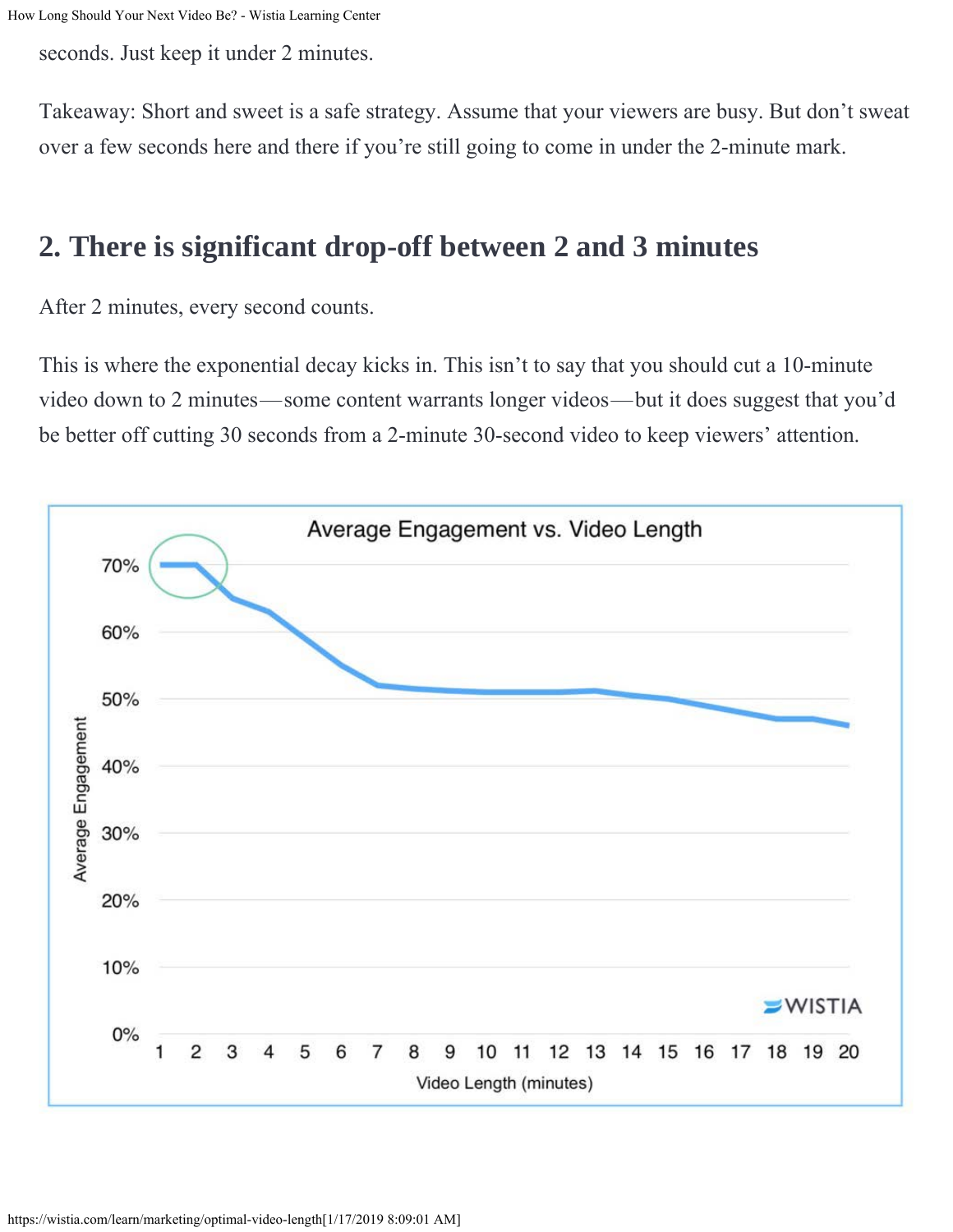Takeaway: If you're new to video, start with short videos under 2 minutes. This will help you get a feel for what resonates with your audience before you invest in longer content.

## <span id="page-5-0"></span>**[3. 6 to 12 minutes is sweet spot #2](#page-5-0)**

The engagement decay really starts to level off after the 6-minute mark. Every second counts between 2 minutes and 6 minutes, but there's hardly any drop-off between 6 minutes and 12 minutes. If your video ends up being 8 minutes instead of 7 minutes, it shouldn't have a significant effect on engagement.



Takeaway: Beyond 2 minutes, focus entirely on the content. If the viewer would benefit from brevity, go short. If they'd benefit from depth, don't cut just for the sake of cutting.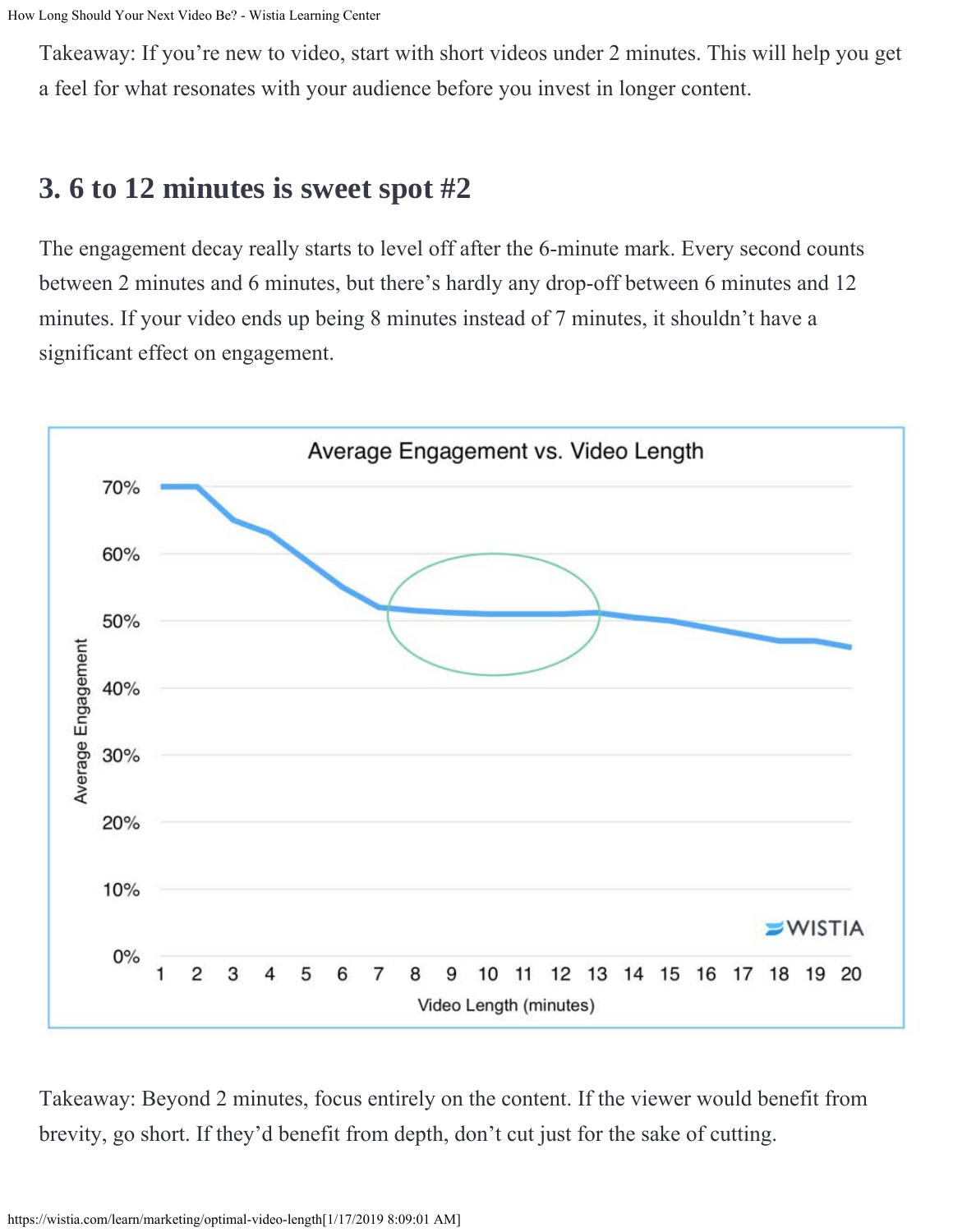# <span id="page-6-0"></span>**[4. Proceed with caution after 12 minutes](#page-6-0)**

Just like writing, a video needs to be as long as it needs to be. Videos beyond 12 minutes are likely either narrative-driven stories or intense tutorials. In both cases, the viewers expect the video to be longer.

Still, every minute beyond 12 means you are losing people. And while the drop-off from 12 minutes to twenty minutes is less steep than the drop-off from 2 minutes to 6 minutes, it's important because longer videos are often more expensive and time-consuming to make.



Takeaway: Focus on making the video great, and the engagement will follow. You may also want to give viewers the option to a link emailed to them to watch later.